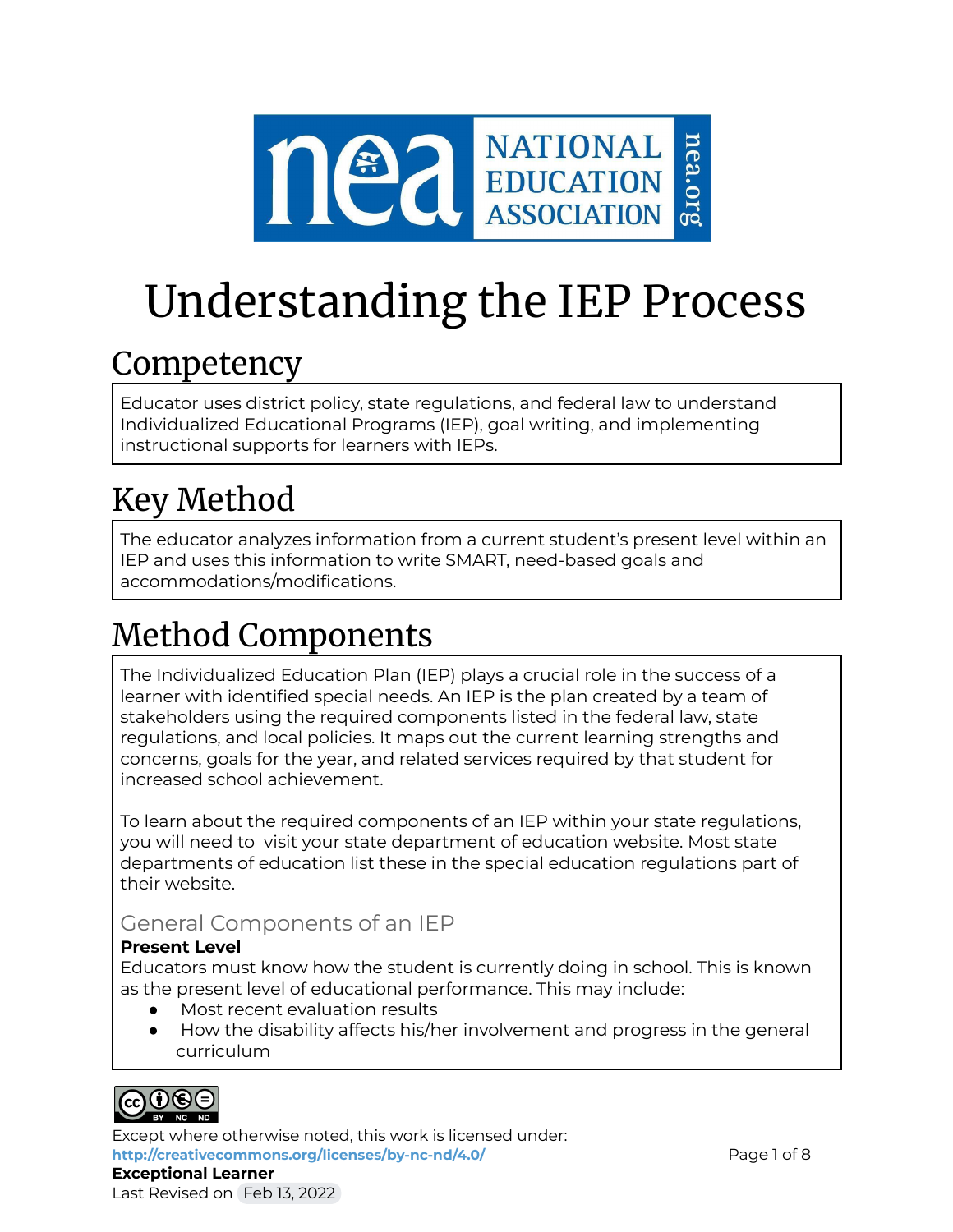- Strengths of the student
- Results on state and/or district-wide assessments
- Parent concerns for enhancing the education of the student

#### **SMART Goals**

Educators will write goals that the child can reasonably accomplish in a year. The goals are broken down into short-term objectives or benchmarks\*. Goals may be academic, address social or behavioral needs, relate to physical needs, or address other educational needs. The goals must be measurable, meaning that it must be possible to measure whether the student has achieved the goals.

- SMART stands for Specific, Measurable, Attainable, Results-oriented, and Time-bound.
- A SMART IEP goal will be realistic for your learner to achieve and will lay out how your learner will accomplish it.

*For example: By the end of this IEP period, when given a list of 50 multisyllabic words containing closed, open, and consonant-vowel-e syllables, the student will be able to decode 40/50 words correctly as measured by teacher records.*

*\*The IDEA does not require the inclusion of short-term objectives or benchmarks in all IEPs (except for IEPs for students who are taking alternate assessments), BUT some states do require this.*

#### **Accommodations**

According to Understood.org, accommodations are changes that remove barriers and provide your child with equal access to learning. They change *how* your child is learning. Some examples may be:

- Presentation: A change in the way information is presented. Example: Letting a child with dyslexia listen to audiobooks instead of reading printed text.
- Response: A change in the way a child completes assignments or tests. Example: Providing a keyboard to a child who struggles with handwriting when she's writing an essay.
- Setting: A change in the environment where a child learns. Example: Allowing a child with ADHD to take a test in a separate room with fewer distractions.
- Timing and scheduling: A change to the time a child has for a task. Example: Providing extra time for homework to a child who has slow processing speed.

### **Modifications**

Modifications are a change in what a student is taught or expected to learn. Assignment modifications allow a student to:

- Complete fewer or different homework problems than peers
- Write shorter papers



Except where otherwise noted, this work is licensed under: **<http://creativecommons.org/licenses/by-nc-nd/4.0/>** Page 2 of 8 **Exceptional Learner**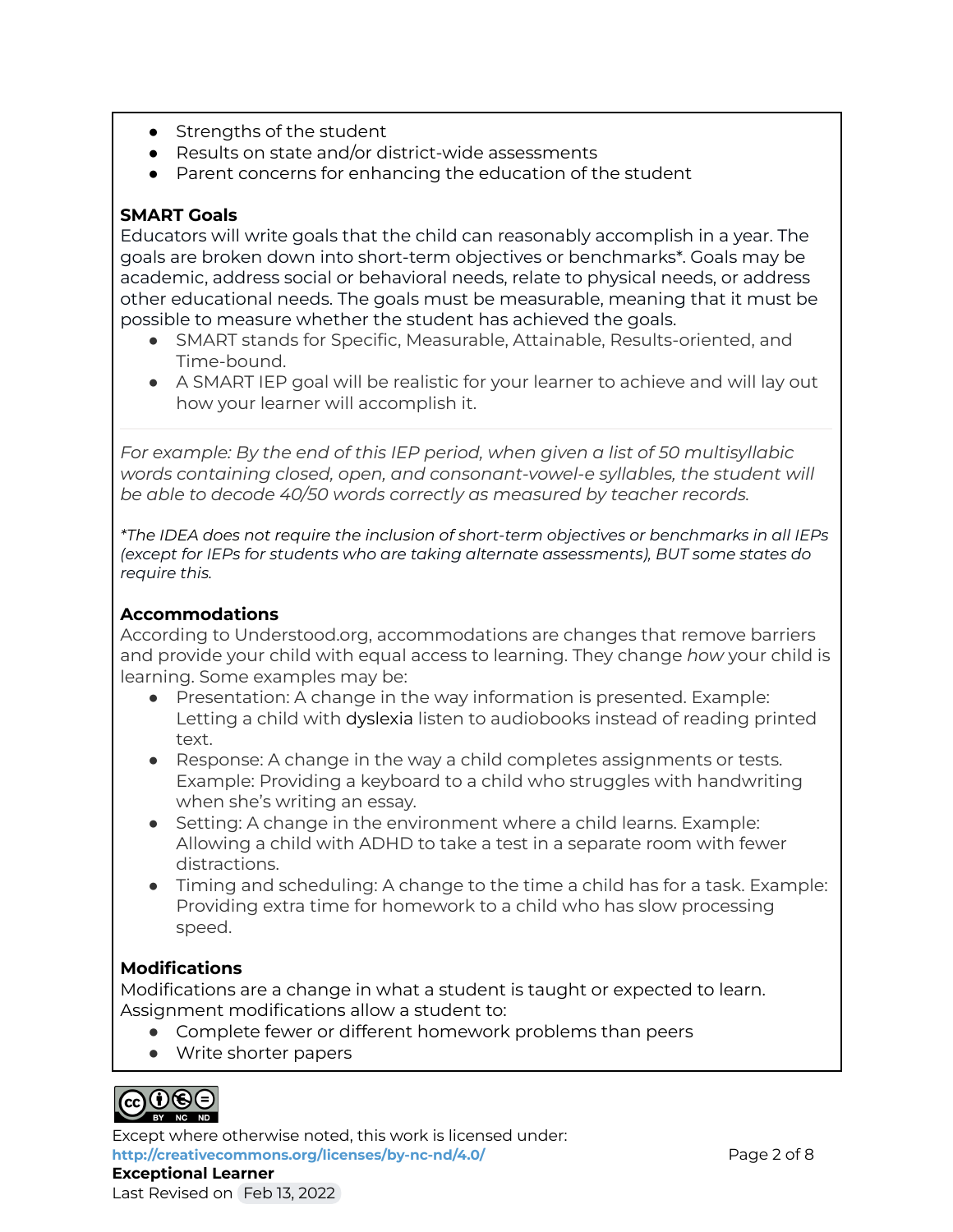- Answer fewer or different test questions
- Create alternate projects or assignments

Curriculum modifications allow a student to:

- Learn different material (such as continuing to work on multiplication while classmates move on to fractions)
- Get graded or assessed using a different standard than that for classmates
- Be excused from particular projects

# Supporting Rationale and Research

United States Department of Education. IDEA Individual with Disabilities Education Act. Retrieved from <https://sites.ed.gov/idea/statuteregulations/>

United States Department of Education. A Guide to the Individualized Education Program. Retrieved from <https://ed.gov/parents/needs/speced/iepguide/index.html>

Blackwell W.H. & Rosetti, Z.S. (2014). The Development of Individualized Education Programs: Where Have We Been and Where Should We Go Now? Retrieved from <http://journals.sagepub.com/doi/10.1177/2158244014530411>

### Resources

Template Present Level Analysis [Template](https://docs.google.com/document/d/1LPzWtqhgYCgo6FgElDD02aK-i6BNIksupb1tO2zVUWw/edit)

IEP components IEP required [components](https://chadd.org/wp-content/uploads/2018/06/ATTN_10_00_EffectiveIEPDevelopmentforStudentswithADHD.pdf)

Present level required [components](http://www.p12.nysed.gov/specialed/publications/iepguidance/present.htm) with examples from New York

IEPs for Students with [Disabilities](https://mn.gov/mnddc/resources/factsheets/IEP_for_Students.htm)

Goal writing

How to Recognize SMART IEP Goals | [Individualized](https://www.understood.org/en/school-learning/special-services/ieps/how-to-tell-if-your-childs-iep-goals-are-smart) Education Program

SMART IEP goal bank for [behavioral](http://behaviorpsych.blogspot.com/p/goal-bank.html) goals

IEP Goals for [Reading:](https://www.understood.org/en/school-learning/special-services/ieps/iep-goals-for-reading-what-they-look-like) What They Look Like



Except where otherwise noted, this work is licensed under: <http://creativecommons.org/licenses/by-nc-nd/4.0/> **Page 3 of 8 Exceptional Learner** Last Revised on Feb 13, 2022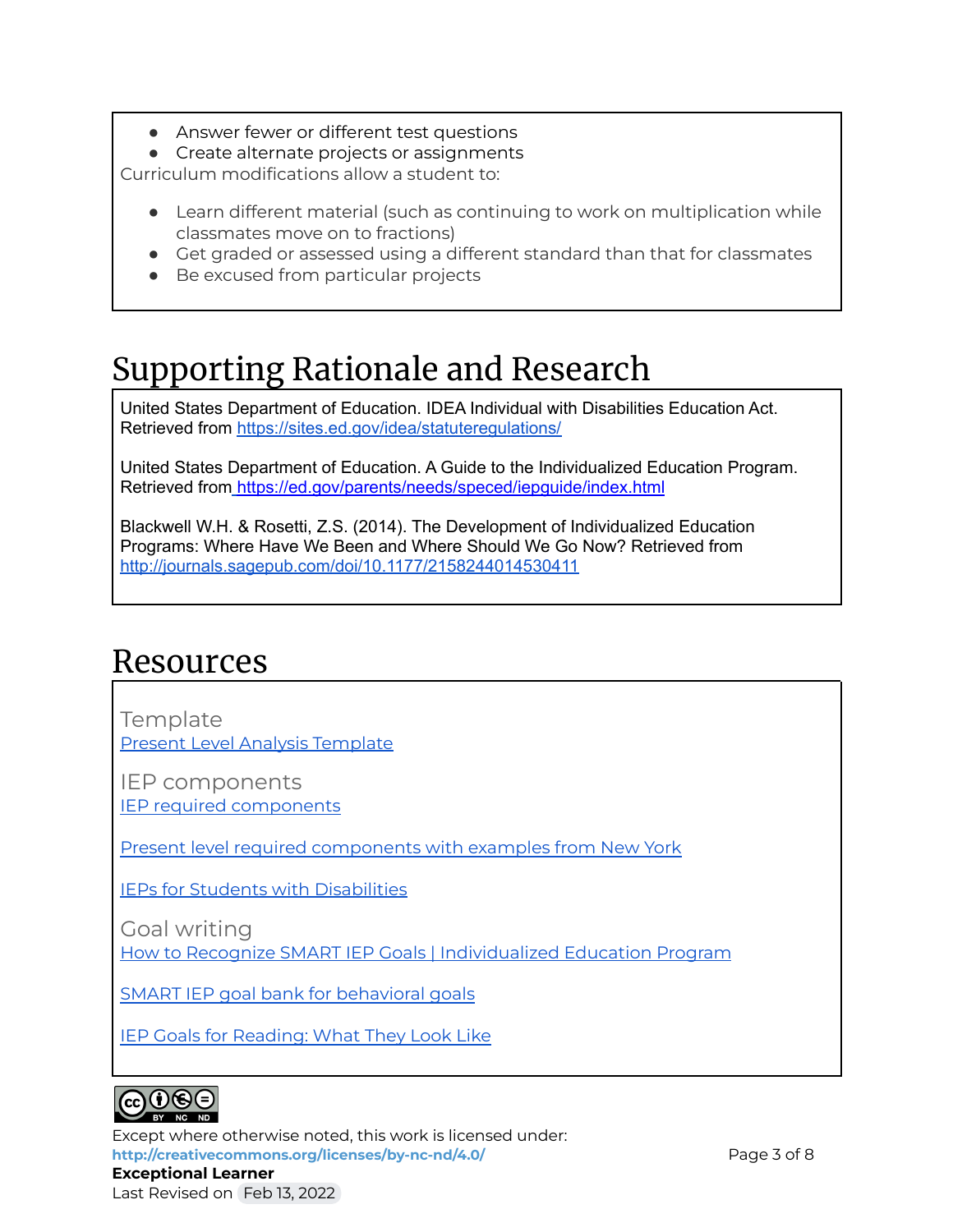Accommodations/Modifications [Accommodations:](https://www.understood.org/en/learning-attention-issues/treatments-approaches/educational-strategies/accommodations-what-they-are-and-how-they-work) What They Are

Examples of [Accommodations](https://www.smartkidswithld.org/getting-help/the-abcs-of-ieps/examples-of-accommodations-modifications/) & Modifications | Smart Kids

Common Classroom [Accommodations](https://www.understood.org/en/learning-attention-issues/treatments-approaches/educational-strategies/common-classroom-accommodations-and-modifications) and Modifications

## Submission Guidelines & Evaluation Criteria

*To earn the micro-credential, you must receive a passing score in Parts 1 and 3 and receive a proficient score for all components in Part 2.*

### Part 1. Overview Questions (Provides Context)

(250- to 500-word limit)

Please answer the following contextual questions to help our assessor understand your current situation. *Please do not include any information that will make you identifiable to your reviewers*.

- Describe your current (or past) experiences in understanding the components of the IEP, especially focusing on the present level, goal writing, and accommodations/modifications.
- Describe your current role as part of the IEP team and list your responsibilities that take place before, during, or after the IEP is written. How many students with a disability do you currently serve?
- Describe the challenges that you face when working with students with a disability as related to the implementation of the goals and/or accommodations/modifications for the student.

**Passing:** Response completely addresses each of the questions using specific details and personal examples. Responses give the assessor a clear view of the current role and challenges being faced.

### Part 2. Work Examples/Artifacts/Evidence

To earn this micro-credential, please submit the following **four artifacts** as evidence of your learning. *Please do not include any information that will make you or your students identifiable to your reviewers*.



Except where otherwise noted, this work is licensed under: **<http://creativecommons.org/licenses/by-nc-nd/4.0/>** Page 4 of 8 **Exceptional Learner** Last Revised on Feb 13, 2022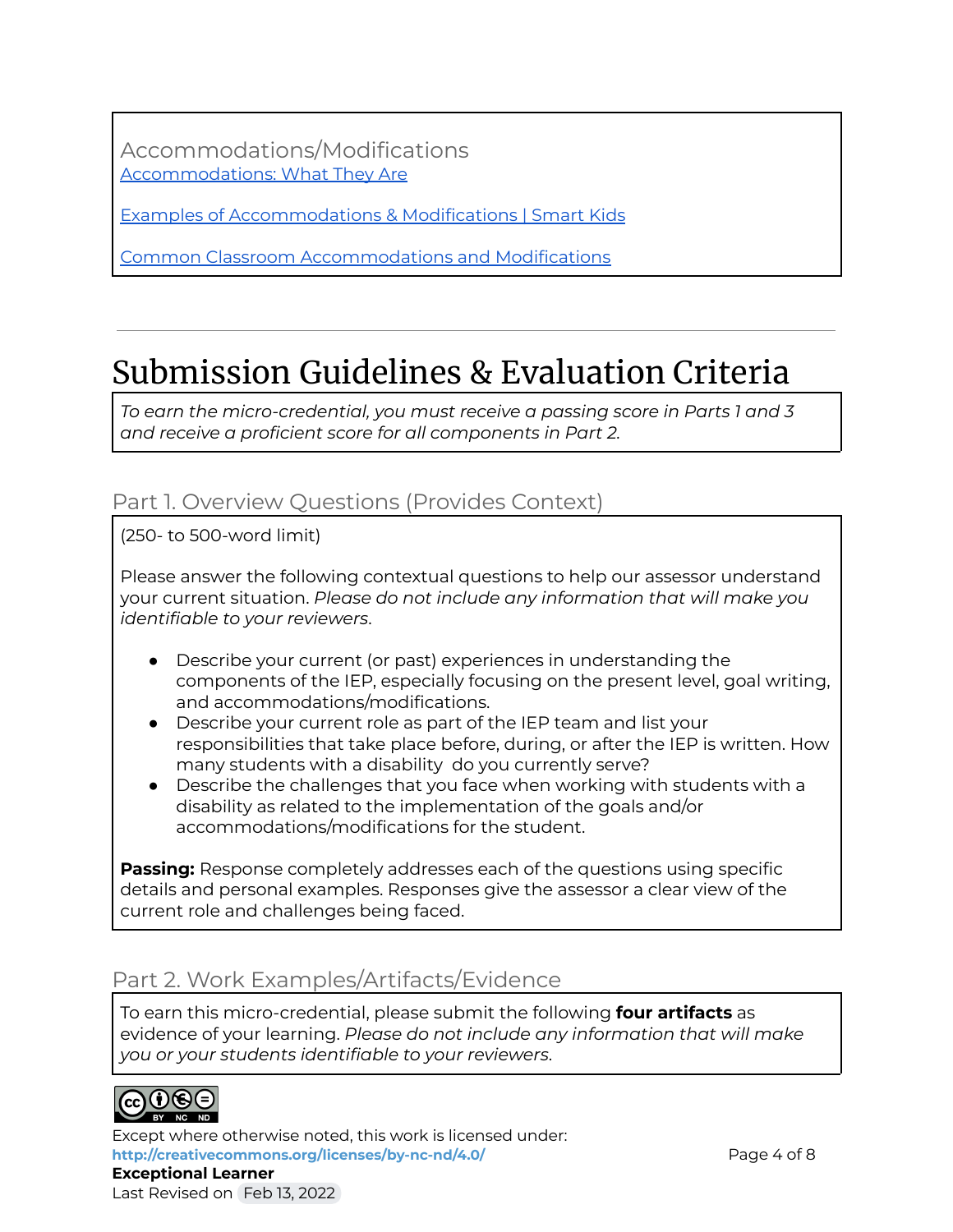#### **Artifact 1: Copy of Present Level**

Submit a copy, with identifiable information crossed out, of an actual present level form from the IEP of a student at your school.

#### **Artifact 2: Analysis of Present Level**

Refer to the present level of the IEP you submitted. Use the present level analysis template (see Resources section) to create a list of that student's strengths and concerns.

- Include all areas of strengths and concerns (weaknesses) such as academic, social, adaptive, related service, and behavioral that are included in the present level.
- Identify any challenges that educators may face as he/she is addressing and implementing goals and accommodations for the specific student.

#### **Artifact 3: SMART Goals**

Use the information you collected in the analysis of present level and convert the concerns into three SMART goals.

#### **Artifact 4: Accommodation/Modification Writing**

Use the information you collected in your analysis of present level and think about the SMART goals that you wrote to write three accommodations/modifications that will enhance the student's classroom experience.

### **Artifact 5: IEP Meeting Analysis and Evaluation**

(500-700 words) After receiving permission from the team, including the parent, attend an IEP meeting.

*Take notes for your own use while attending the IEP meeting (no need to submit these).*

Answer the following questions:

- How did each of the following stakeholders give input for the present level, goals, and accommodation/modifications?
	- Parent(s)
	- General education teacher
	- Specialized Instructional Support Personnel
	- Paraeducators
	- Administrators
	- Other
- Would you change what happened at the meeting to ensure all voices were heard? Why or why not?



Except where otherwise noted, this work is licensed under: **<http://creativecommons.org/licenses/by-nc-nd/4.0/>** Page 5 of 8 **Exceptional Learner**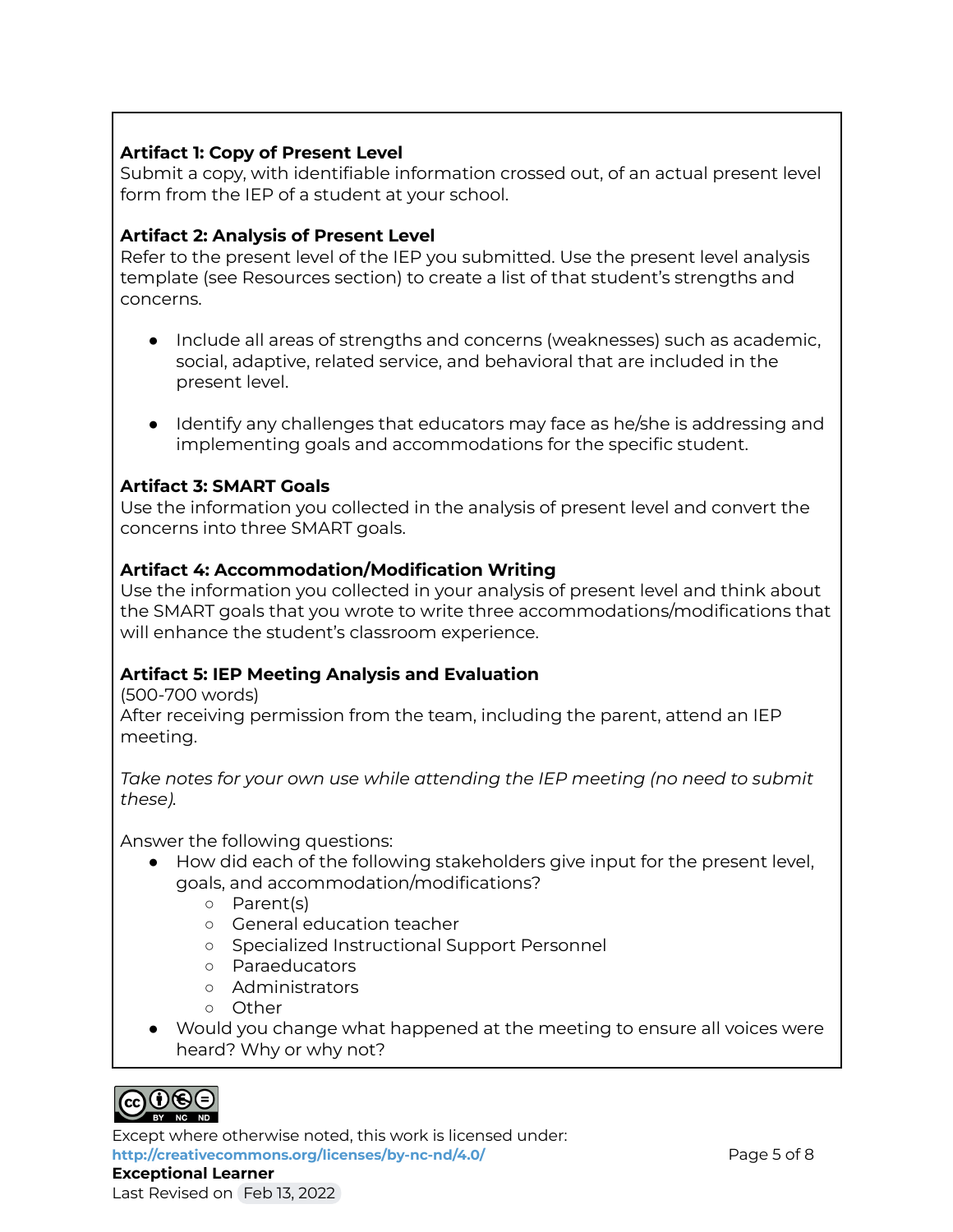- Were the best goals and accommodations/modifications created to meet the student's needs to make progress on his/her goals? Explain your answer.
- Were there any issues around bias that needed to be addressed or reconsidered?

### Part 2. Rubric

|                                                                            | <b>Proficient</b>                                                                                                                                                                                                                                                                                                                                                                                                                                           | <b>Basic</b>                                                                                                                                                                                                                                                                                               | <b>Developing</b>                                                                            |
|----------------------------------------------------------------------------|-------------------------------------------------------------------------------------------------------------------------------------------------------------------------------------------------------------------------------------------------------------------------------------------------------------------------------------------------------------------------------------------------------------------------------------------------------------|------------------------------------------------------------------------------------------------------------------------------------------------------------------------------------------------------------------------------------------------------------------------------------------------------------|----------------------------------------------------------------------------------------------|
| <b>Artifact 1:</b><br>Copy of<br><b>Present</b><br>Level                   | The template is<br>used.                                                                                                                                                                                                                                                                                                                                                                                                                                    | The template is used.                                                                                                                                                                                                                                                                                      | Template not used or<br>it is not present.                                                   |
| <b>Artifact 2:</b><br><b>Analysis of</b><br><b>Present</b><br><b>Level</b> | All strengths and<br>concerns from the<br>present level are<br>listed.<br>The list includes all<br>areas, such as<br>behavior, related<br>service areas, etc.<br>There is a list of at<br>least three<br>challenges that<br>might have to be<br>overcome to help<br>make the student<br>successful in<br>meeting goals.<br>(After removing<br>identifiable<br>information,<br>include a copy of<br>the present level<br>used to complete<br>this artifact.) | Strengths and<br>concerns are listed.<br>Not all areas, such as<br>behavior, related<br>service areas, etc., are<br>included.<br>A challenge to<br>overcome is listed.<br>(After removing<br>identifiable<br>information, include<br>a copy of the present<br>level used to<br>complete this<br>artifact.) | A minimal list of<br>strengths and<br>concerns is included.<br>A challenge is not<br>listed. |



Except where otherwise noted, this work is licensed under: <http://creativecommons.org/licenses/by-nc-nd/4.0/><br>
Page 6 of 8 **Exceptional Learner** Last Revised on Feb 13, 2022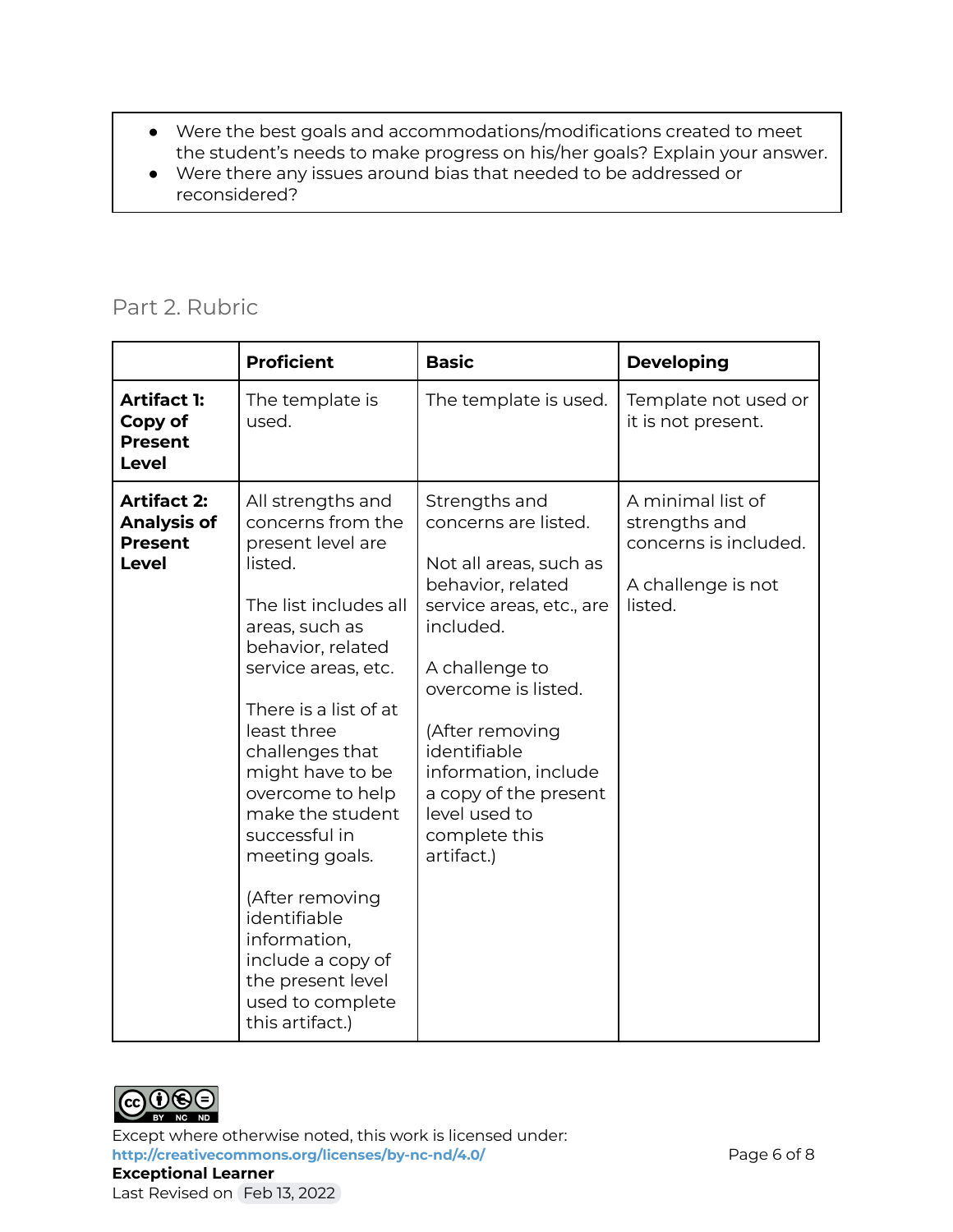| <b>Artifact 3:</b><br><b>SMART Goal</b>                                           | <b>Three SMART</b><br>goals are written.<br>Each goal is<br>directly related to<br>a student concern.<br>Each goal contains<br>the SMART<br>components<br>(Specific,<br>Measurable,<br>Attainable,<br>Relevant,<br>Time-bound.)                                                               | Two goals are<br>written.<br>Each goal is related<br>to a student concern.                                                                                                                                                                                                                    | A SMART goal is<br>written. (Specific,<br>Measurable,<br>Attainable, Relevant,<br>Time-bound.)                                                                                                                                                                                                                                 |
|-----------------------------------------------------------------------------------|-----------------------------------------------------------------------------------------------------------------------------------------------------------------------------------------------------------------------------------------------------------------------------------------------|-----------------------------------------------------------------------------------------------------------------------------------------------------------------------------------------------------------------------------------------------------------------------------------------------|--------------------------------------------------------------------------------------------------------------------------------------------------------------------------------------------------------------------------------------------------------------------------------------------------------------------------------|
| <b>Artifact 4:</b><br><b>Accommod</b><br>ation/Modifi<br>cation<br><b>Writing</b> | Three<br>accommodations/<br>modifications are<br>listed.<br>They are directly<br>related to the<br>student's goals,<br>concerns, and<br>needs in the<br>regular classroom.                                                                                                                    | Two<br>accommodations/<br>modifications are<br>listed.<br>They are related to<br>student concerns.                                                                                                                                                                                            | An accommodation/<br>modification was<br>written.                                                                                                                                                                                                                                                                              |
| <b>Artifact 5:</b><br><b>IEP Meeting</b><br><b>Analysis</b>                       | An IEP meeting<br>was attended.<br>The analysis<br>includes how each<br>member of the IEP<br>team gave input<br>on the present<br>level, goals, and<br>accommodations/<br>modifications.<br>The analysis<br>includes<br>challenges and<br>positive events<br>that occurred at<br>the meeting. | An IEP meeting was<br>attended.<br>The analysis includes<br>how some members<br>of the IEP team gave<br>input on the present<br>level, goals, and<br>accommodations/<br>modifications.<br>The analysis includes<br>some challenges and<br>positive events that<br>occurred at the<br>meeting. | An IEP meeting was<br>attended.<br>The analysis includes<br>how some members<br>of the IEP team gave<br>input on the present<br>level, goals, and<br>accommodations/<br>modifications.<br>The writer explains if<br>he/she felt the best<br>goals and<br>accommodations<br>were created to<br>ensure progress on<br>the goals. |



Except where otherwise noted, this work is licensed under: <http://creativecommons.org/licenses/by-nc-nd/4.0/><br>
Page 7 of 8 **Exceptional Learner**